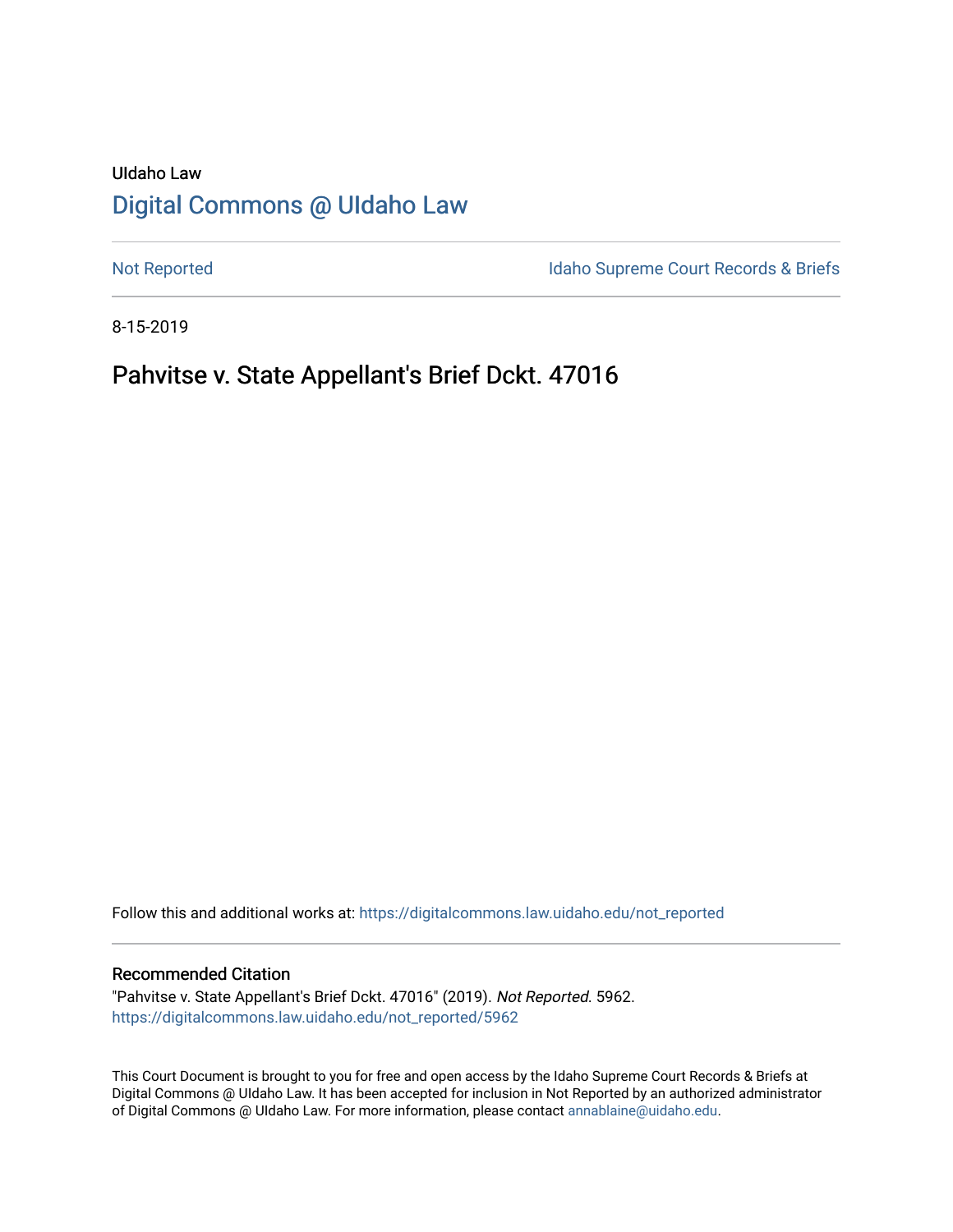Electronically Filed 8/15/2019 11 :03 AM Idaho Supreme Court Karel Lehrman, Clerk of the Court By: Brad Thies, Deputy Clerk

### IN THE SUPREME COURT OF THE STATE OF IDAHO

)

)

ELAWNEE MICHAELINE ) PAHVITSE,  $NO. 47016-2019$ 

Petitioner-Appellant, )

STATE OF IDAHO,

Respondent. )

v. BANNOCK COUNTY ) NO. CV-2018-3160

) APPELLANT'S BRIEF

### BRIEF OF APPELLANT

APPEAL FROM THE DISTRICT COURT OF THE SIXTH JUDICIAL DISTRICT OF THE STATE OF IDAHO, IN AND FOR THE COUNTY OF BANNOCK

> HONORABLE ROBERT C. NAFTZ District Judge

**ERIC D. FREDERICKSEN**  State Appellate Public Defender I.S.B. #6555

JENNY C. SWINFORD Deputy State Appellate Public Defender **I.S.B.** #9263 322 E. Front Street, Suite 570 Boise, Idaho 83702 Phone: (208) 334-2712 Fax: (208) 334-2985 E-mail: documents@sapd.state.id.us

**ATTORNEYS FOR PETITIONER-APPELLANT**  **KENNETH K. JORGENSEN**  Deputy Attorney General Criminal Law Division P.O. Box 83720 Boise, Idaho 83720-0010 (208) 334-4534

ATTORNEY FOR RESPONDENT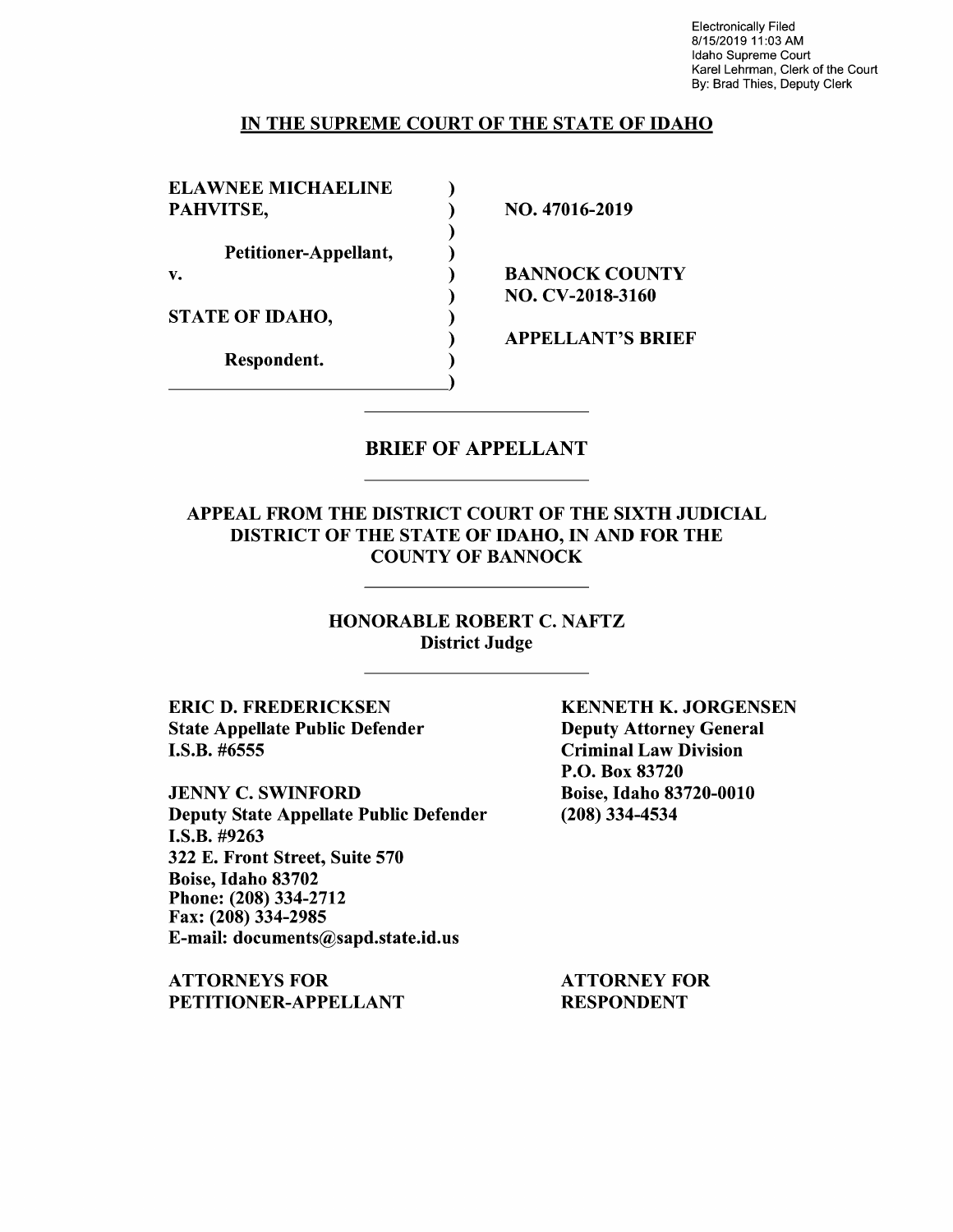# **TABLE OF CONTENTS**

| Statement of the Facts and                                                                                                                                    |
|---------------------------------------------------------------------------------------------------------------------------------------------------------------|
|                                                                                                                                                               |
|                                                                                                                                                               |
| The District Court Erred By Dismissing Ms. Pahvitse's Pro Se Petition For<br>Post-Conviction Relief Before Providing Notice Of Its Denial Of Her              |
| A. Introduction                                                                                                                                               |
|                                                                                                                                                               |
| C. The District Court Should Have Ruled On, And Granted, Ms. Pahvitse's<br>Request For Counsel Before Dismissing Her Petition For                             |
| The district court abused its discretion by denying Ms. Pahvitse's request<br>1.<br>for counsel and dismissing her petition for post-conviction relief at the |
| 2. The district court's error in denying Ms. Pahvitse's request for<br>counsel requires reversal because she alleged facts raising the                        |
| The district court erred by ruling Ms. Pahvitse's petition was untimely 14<br>3.                                                                              |
|                                                                                                                                                               |
|                                                                                                                                                               |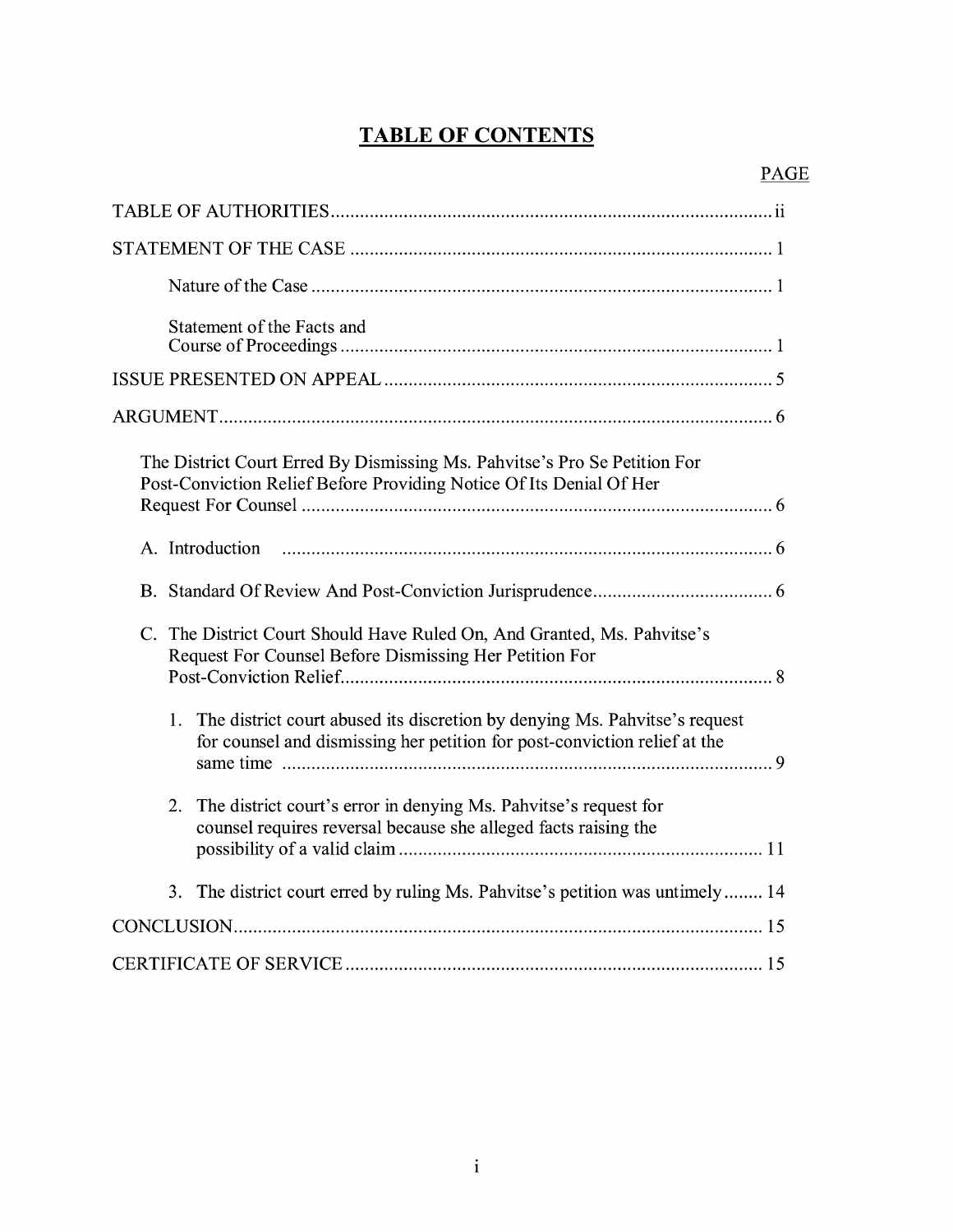# **TABLE OF AUTHORITIES**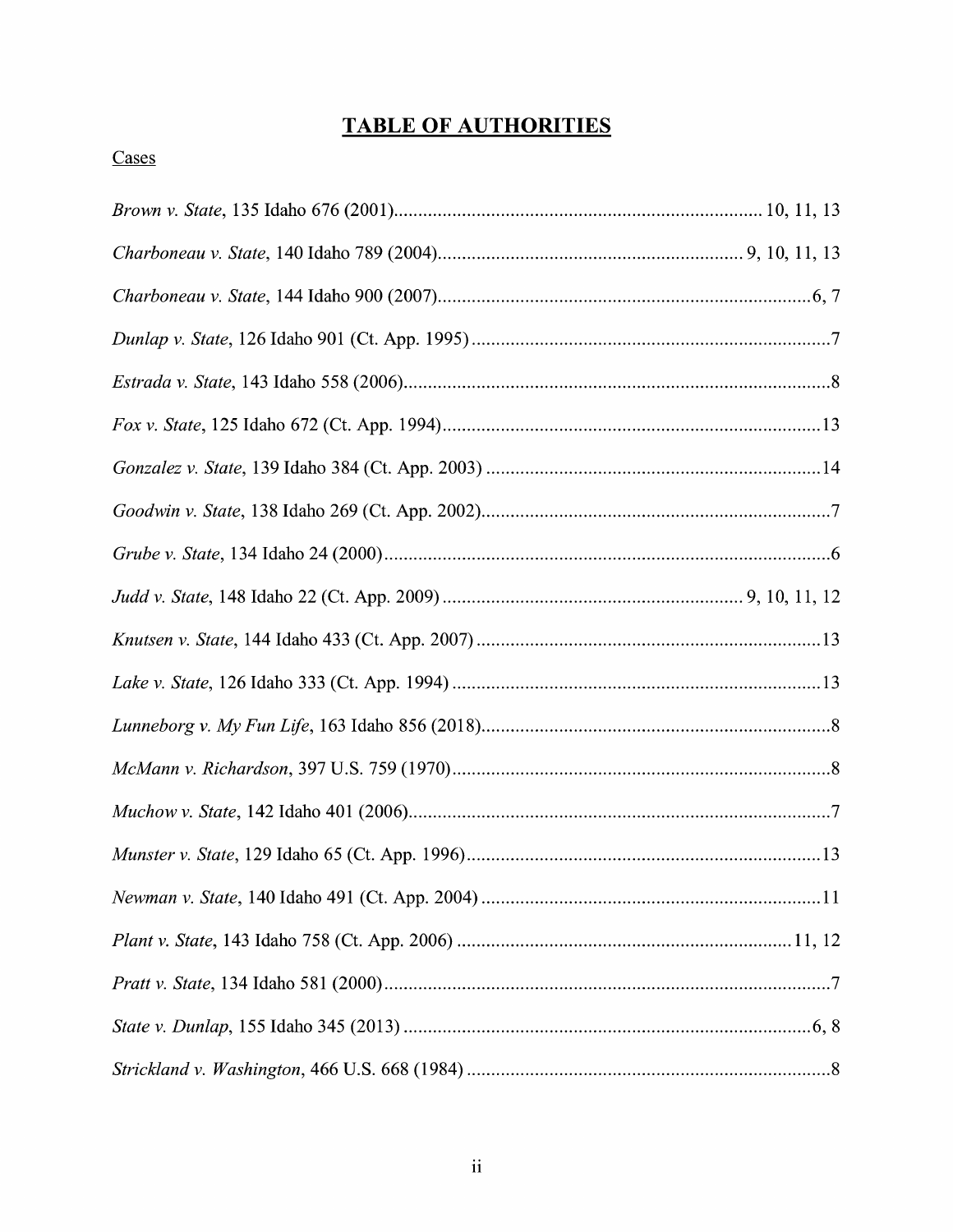# **Statutes**

| Rules                            |  |
|----------------------------------|--|
|                                  |  |
| <b>Constitutional Provisions</b> |  |

|  | U.S. Const. amend. |  |  |
|--|--------------------|--|--|
|--|--------------------|--|--|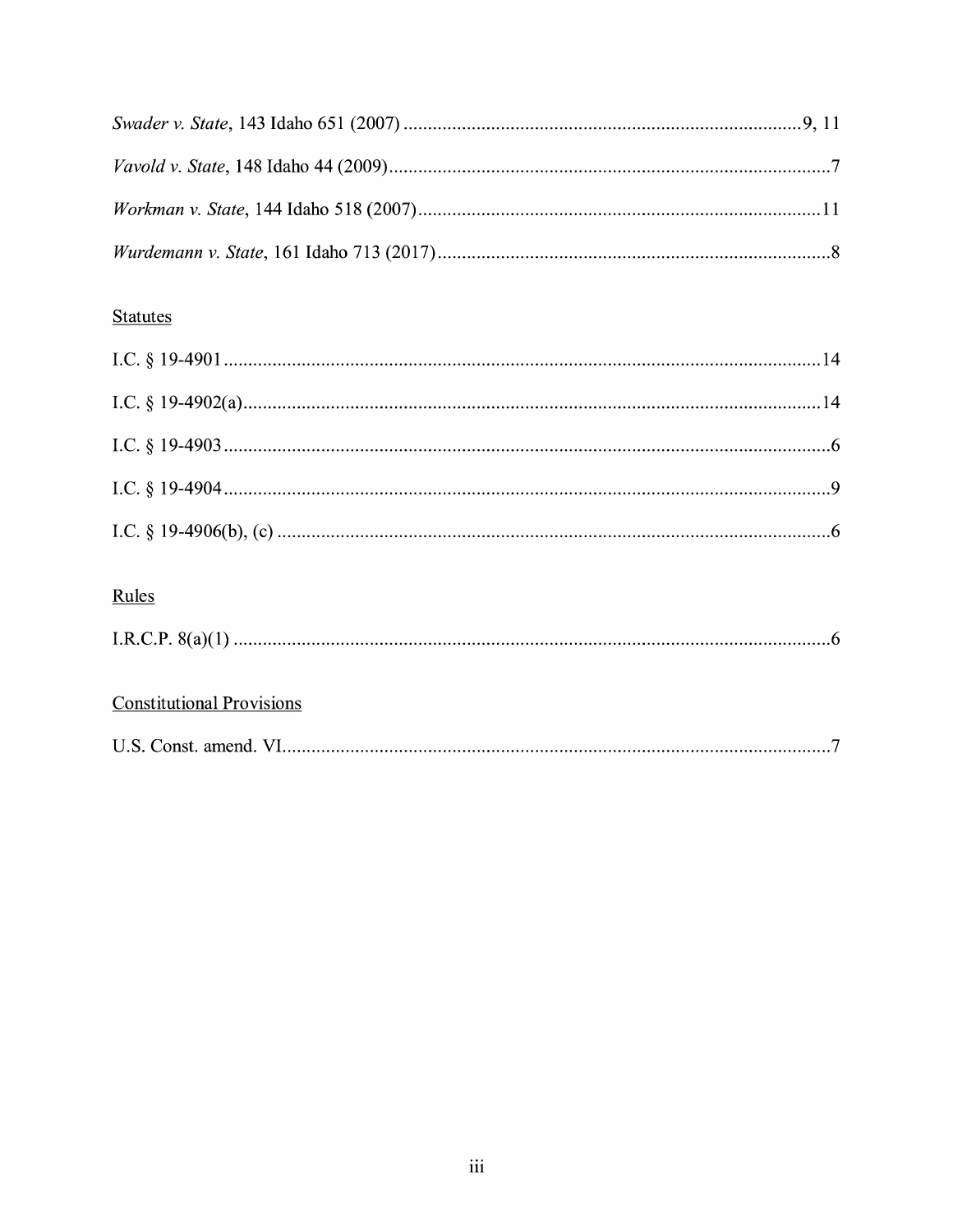#### STATEMENT OF THE CASE

#### Nature of the Case

Elawnee M. Pahvitse appeals from the district court's judgment and order summarily dismissing her pro se petition for post-conviction relief. She argues that the district court erred by denying her request for appointment of counsel. She contends that the district court should have ruled on her request for counsel before it dismissed her petition, and she maintains that she raised possibly valid claims to justify the appointment of counsel. Due to the district court's error, Ms. Pahvitse respectfully requests that this Court vacate the district court's judgment and order and remand her case for the appointment of counsel.

#### Statement of Facts and Course of Proceedings

On March 2, 2015, the district court entered a judgment of conviction that sentenced Ms. Pahvitse to five years, with two years fixed, for driving under the influence, a felony. (R., p.81.) The district court suspended execution of the sentence and placed Ms. Pahvitse on probation for four years. (R., p.81.) Eventually, on November 1, 2017, the district court revoked Ms. Pahvitse's probation and executed imposition of her sentence. (R., p.82.) Although the district court stated that she did not file an appeal, Ms. Pahvitse did in fact appeal from the district court's order revoking her probation. In Supreme Court Docket No. 45568, the Idaho Court of Appeals issued an opinion affirming the district court's order revoking probation on June 5, 2018. Unpublished Opinion,<sup>1</sup> State v. Pahvitse, No. 45568 (Ct. App. June 5, 2018). The Court issued a remittitur on June 15, 2018. Remittitur, *State v. Pahvitse,* No. 45568-2017 (June 15, 2018).

<sup>&</sup>lt;sup>1</sup> Contemporaneously with this brief's filing, Ms. Pahvitse moved for this Court to take judicial notice of the Court of Appeals' opinion and remittitur in her underlying criminal case.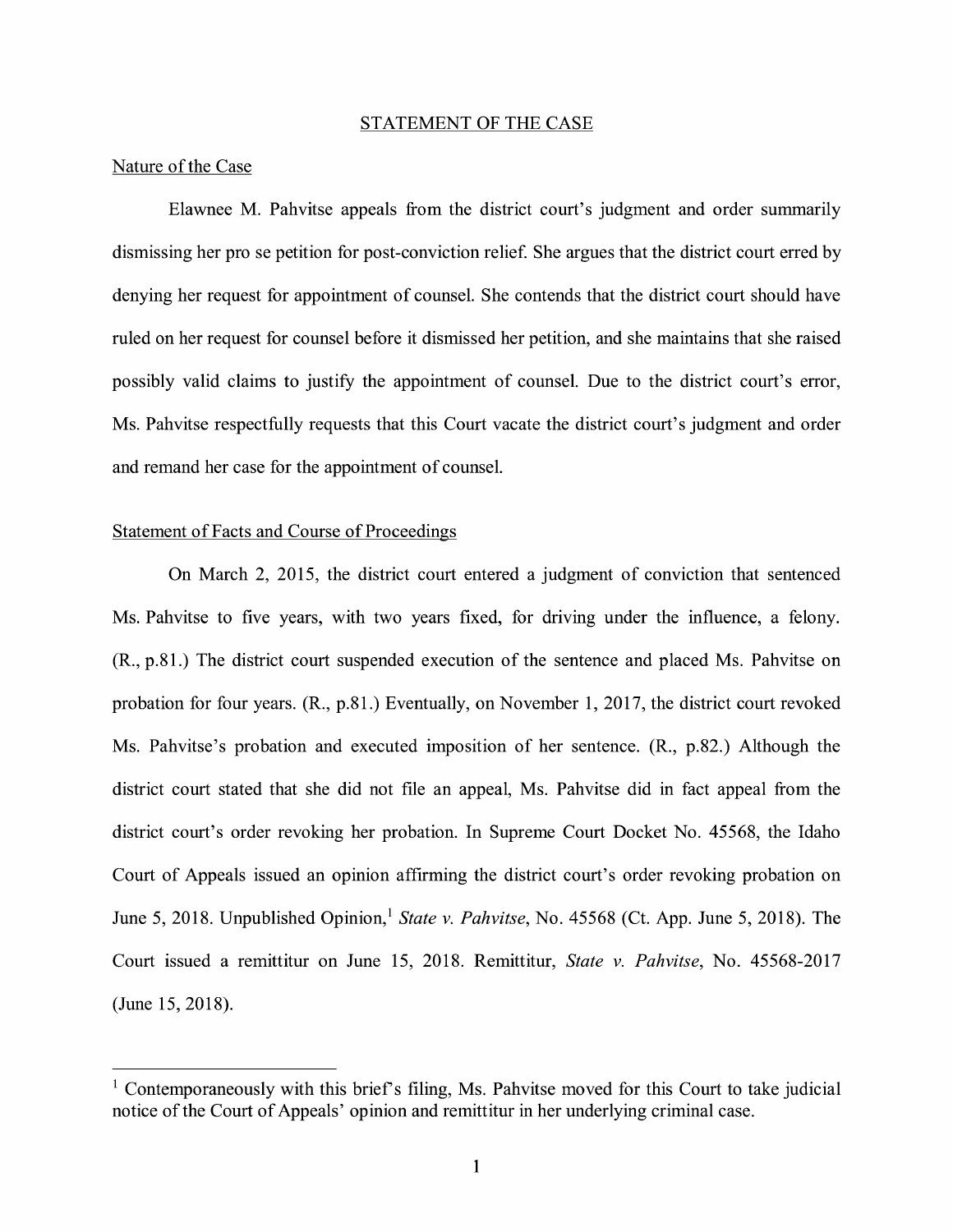On August 16, 2018, Ms. Pahvitse filed a pro se petition for post-conviction relief. (R., pp.5-9.) She indicated that she had previously appealed "from the judgment of conviction or the imposition of sentence," and she cited the docket number "45568-2017." (R., p.6.) Ms. Pahvitse alleged three ineffective assistance of counsel claims: ( 1) not looking into an "Action Plan State" in the probation violation report and not including it in her file; (2) not offering any other options due to her probation violation and "not looking into detail of case," such as a "secondary court, sanction, or discretionary time"; and (3) "[d]id not receive paperwork or served warrants while incarcerated." (R., pp.6-7.) She also alleged a claim for "probation officer not present during sentencing." (R., p.6.) For relief, she requested "[a]nother chance at probation, upon immediate release." (R., p.8.) In an affidavit in support, she wrote:

During my appearance in court Ms. Guiberson was not present. Ms. Haines did not come to the jail to talk to me about, but the I only received was copies of warrants. I was not aware of this Action Plan until I filed an appeal and received a copy of my case. The Action Plan that was not given to me neither did I sign. I don't find my sentence appropriate in this matter. I also was not offered secondary court or a sanction throughout my case. While incarcerated in April 2017 I was not served warrants nor was I at a court hearing involving a no bond bench warrant. Got sentenced 30 day served 16 in Bonneville County. Was told by public defender after sentencing I did not qualify for DUI Court pending PV, there was not pending PV.

(R., p.10 (sic).) Ms. Pahvitse also moved for the appointment of counsel. (R., pp.21-23.)

On September 20, 2018, the State answered and moved for summary dismissal. (R., pp.25-26, 75-76.) In its motion, the State argued that Ms. Pahvitse's petition "fails to raise a genuine issue of material fact and is time barred." **(R.,** p.75.) The State also asserted that her claims were "bare and conclusory, unsubstantiated by fact, procedurally defaulted, or clearly disproved by the record." **(R.,** p.75.) In its brief in support of summary dismissal, the State noted that Ms. Pahvitse appealed from the district court's order revoking probation, but not the initial judgment of conviction. **(R.,** pp.29-30.) In its brief, the State argued: (1) Ms. Pahvitse's claims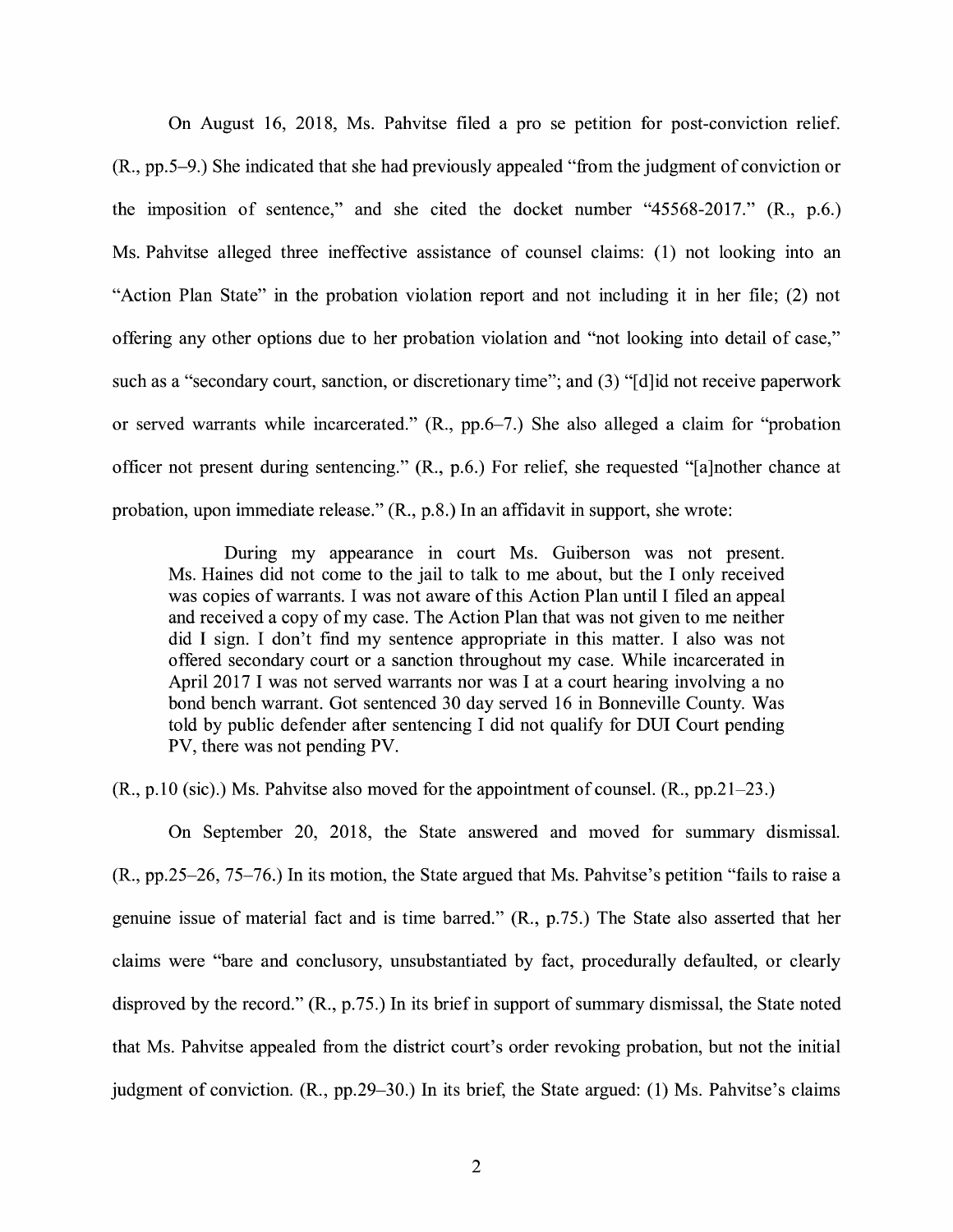were time-barred because she did not file her petition within one year of the time to file an appeal from the initial judgment of conviction; (2) her claims should have been raised on direct appeal; (3) any claims related to probation revocation were also time-barred because she did not appeal from the district court's order revoking probation;2 and (4) "Petitioner's claim that other options to prison were not offered is disproven by the record as evidenced by the multiple chances given to complete probation without success." (R., pp.35-36.) The State also objected to Ms. Pahvitse's request for counsel. (R., pp.77-78.) The State argued that her claims were time-barred because she did not file her petition within one year of the time to file an appeal from the judgment of conviction. (R., p.78.)

About six months later, on March 25, 2019, the district court issued an order denying post-conviction relief. **(R.,** pp.80-102.) In the procedural history section, the district court stated that Ms. Pahvitse did not appeal from the district court's order revoking probation. **(R.,** p.82.) Next, district court ruled that Ms. Pahvitse was not entitled to the appointment of counsel. **(R.,** p.86.) The district court further reasoned that her petition was untimely and her ineffective assistance of counsel claims failed on the merits. (R., pp.96-102.) On her ineffective assistance of counsel claims, the district court determined that Ms. Pahvitse's petition "did not raise verifiable facts sufficient to justify an evidentiary hearing" and her allegations were "bare and conclusory." (R., p.98; *see also* R., pp.99-100.) Beyond the lack of evidence, the district court determined that her petition did not meet its burden to show the two-part standard for ineffective assistance of counsel. (R., pp.101-02.) On the same day, the district court entered a

 $2$  Again, Ms. Pahvitse did appeal from the district court's revocation order, as acknowledged by the State earlier in its brief in support of summary dismissal. *(See* R., p.30.)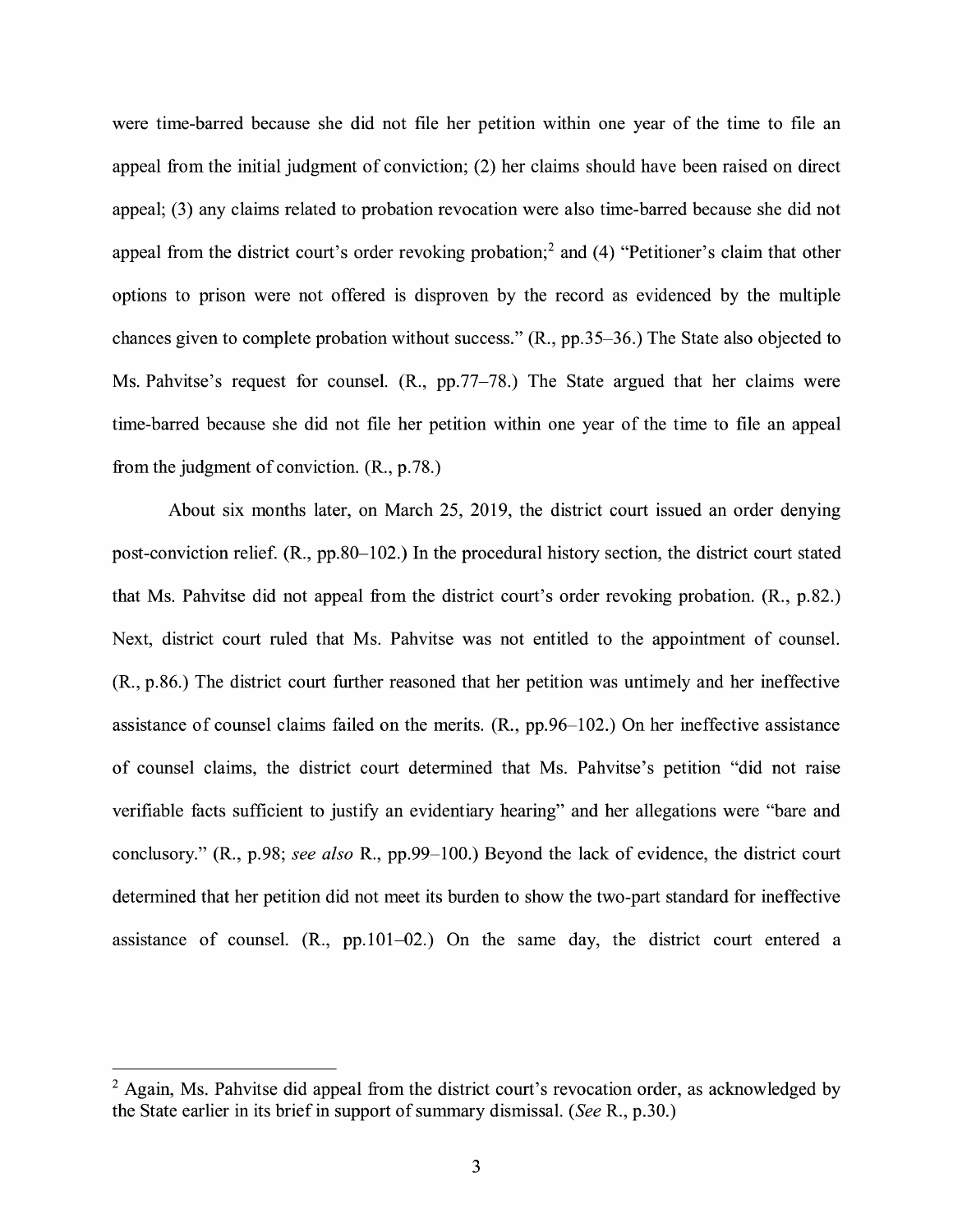judgment dismissing Ms. Pahvitse's petition with prejudice. (R., p.104.) Ms. Pahvitse timely appealed. (R., pp.106-09.)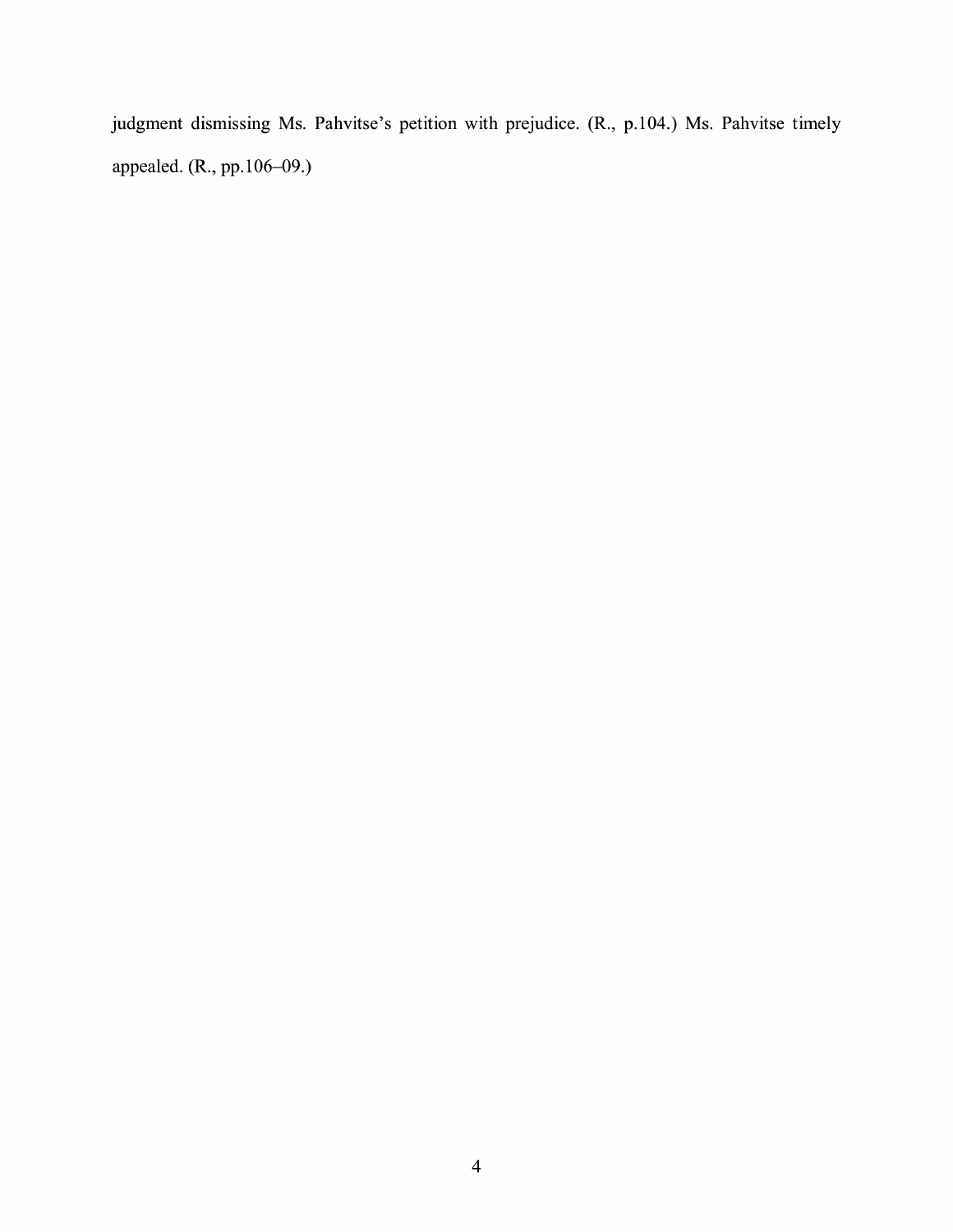# ISSUE

Did the district court err by dismissing Ms. Pahvitse's pro se petition for post-conviction relief before providing notice of its denial of her request for counsel?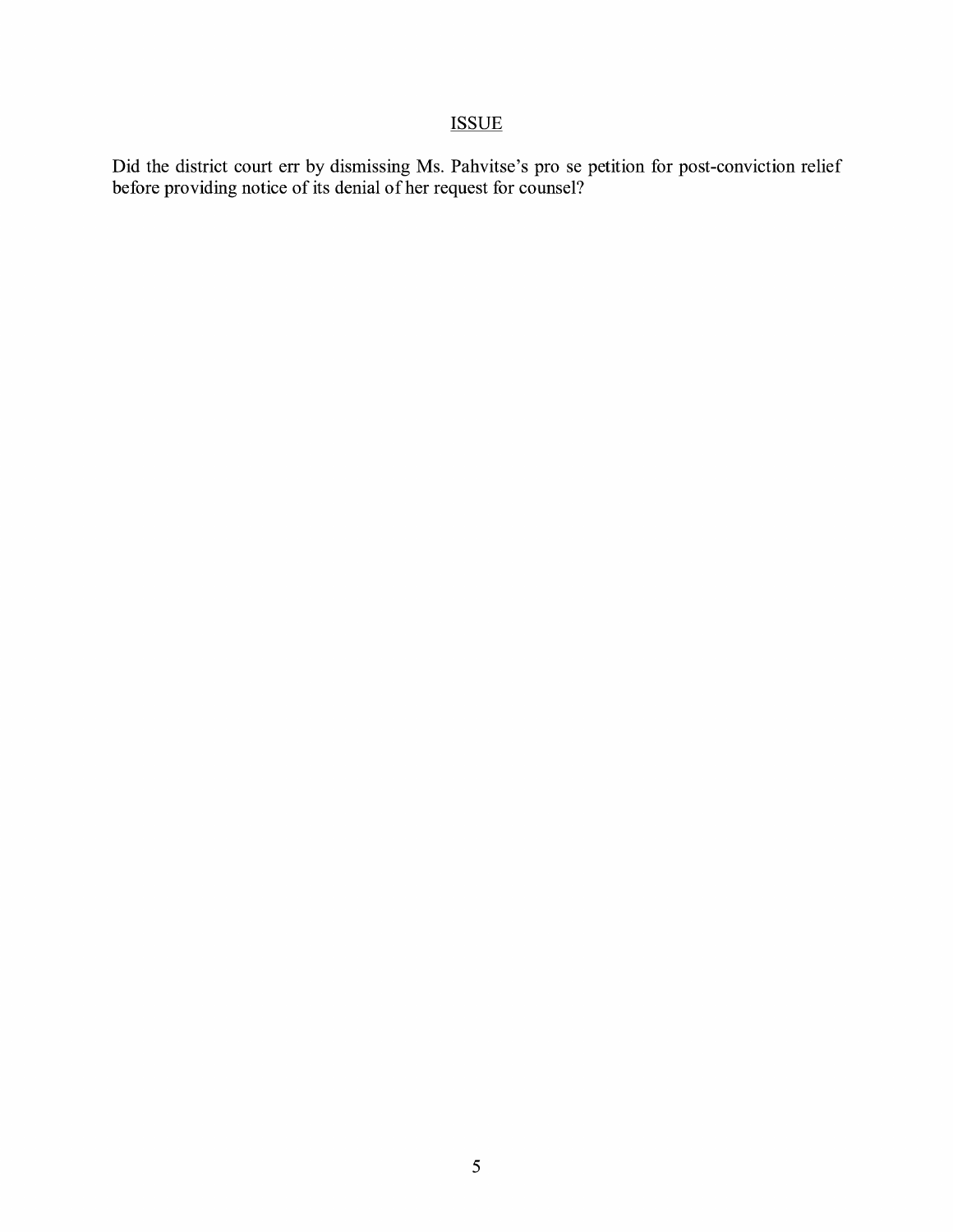### ARGUMENT

# The District Court Erred By Dismissing Ms. Pahvitse's Pro Se Petition For Post-Conviction Relief Before Providing Notice Of Its Denial Of Her Request For Counsel

#### A. Introduction

Ms. Pahvitse submits three related arguments with respect to the district court's denial of her request for counsel. First, she argues that the district court erred by denying both her request for counsel and her petition for post-conviction relief at the same time. Second, she argues that this error is not harmless because she alleged facts to raise the possibility of a valid claim. Third, she argues that the district court erred by ruling her petition was untimely.

#### B. Standard Of Review And Post-Conviction Jurisprudence

A petition for post-conviction relief is civil in nature. *State v. Dunlap,* 155 Idaho 345, 361

(2013).

Like a plaintiff in a civil action, the applicant for post-conviction relief must prove by a preponderance of evidence the allegations upon which the application for post-conviction relief is based. *Grube v. State,* 134 Idaho 24 (2000). Unlike the complaint in an ordinary civil action, however, an application for postconviction relief must contain more than "a short and plain statement of the claim" that would suffice for a complaint under I.R.C.P.  $8(a)(1)$ . Rather, an application for post-conviction relief must be verified with respect to facts within the personal knowledge of the applicant. I.C.  $\S$  19-4903. The application must include affidavits, records, or other evidence supporting its allegations, or must state why such supporting evidence is not included. *Id.* 

*Charboneau v. State,* 144 Idaho 900, 903 (2007).

The district court can summarily dismiss or grant a petition for post-conviction relief if "there is no genuine issue of material fact and the moving party is entitled to judgment as a matter of law." I.C.  $\S$  19-4906(b), (c). "In considering summary dismissal of an application for post-conviction relief, the trial court must accept as true verified allegations of fact in the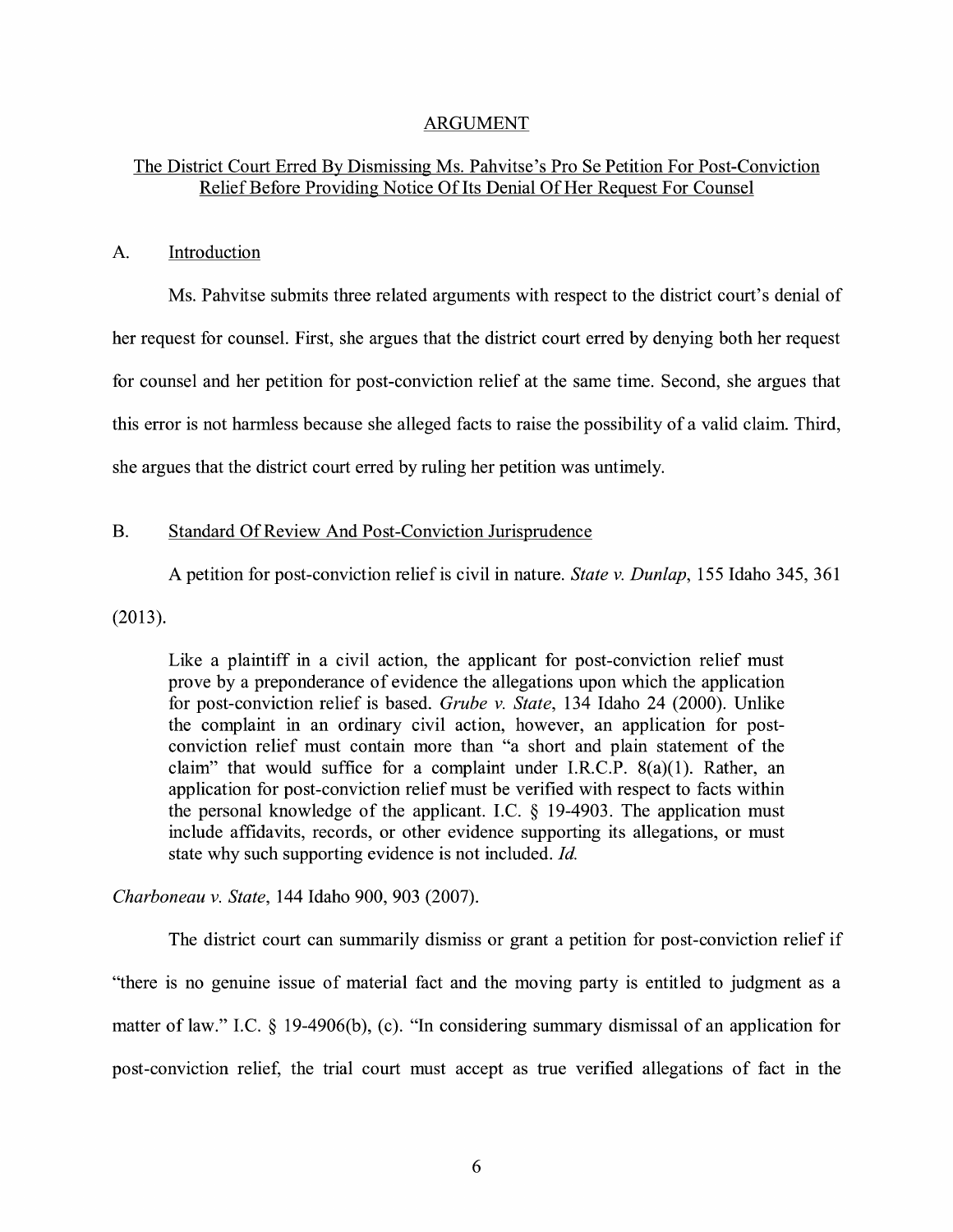application or in supporting affidavits, no matter how incredible they may appear, unless they have been disproved by other evidence in the record." *Dunlap v. State,* 126 Idaho 901, 909 (Ct. App. 1995). The district court is "required to accept the petitioner's unrebutted allegations as true, but need not accept the petitioner's conclusions." *Charboneau,* 144 Idaho at 903. Any disputed facts are construed in favor of the non-moving party, and "all reasonable inferences that can be drawn from the record are drawn in favor of the non-moving party." *Vavold v. State,* 148 Idaho 44, 45 (2009). A petition for post-conviction relief based on a claim of ineffective assistance of counsel will "survive a motion for summary dismissal if the petitioner establishes: (1) a material issue of fact exists as to whether counsel's performance was deficient; and (2) a material issue of fact exists as to whether the deficiency prejudiced petitioner's case." *Pratt v. State,* 134 Idaho 581, 583 (2000). If a genuine issue of material fact is presented, an evidentiary hearing must be conducted to resolve the factual issues. *Goodwin v. State,* 138 Idaho 269, 272 (Ct. App. 2002).

On review of a dismissal of a post-conviction relief application without an evidentiary hearing, this Court will determine whether a genuine issue of fact exists based on the pleadings, depositions and admissions together with any affidavits on file and will liberally construe the facts and reasonable inferences in favor of the non-moving party.

*Charboneau,* 144 Idaho at 903. Because the evaluation of a motion for summary disposition does not involve the finding of contested facts by the district court, it necessarily involves only determinations of law. Accordingly, an appellate court reviews a district court's summary dismissal order de novo. *Muchow v. State,* 142 Idaho 401, 402-03 (2006).

The Sixth Amendment provides that "[i]n all criminal prosecutions, the accused shall enjoy the right ... to have the Assistance of Counsel for his defence." U.S. CONST. amend. VI. "[T]he right to counsel is the right to the effective assistance of counsel." *Strickland v.*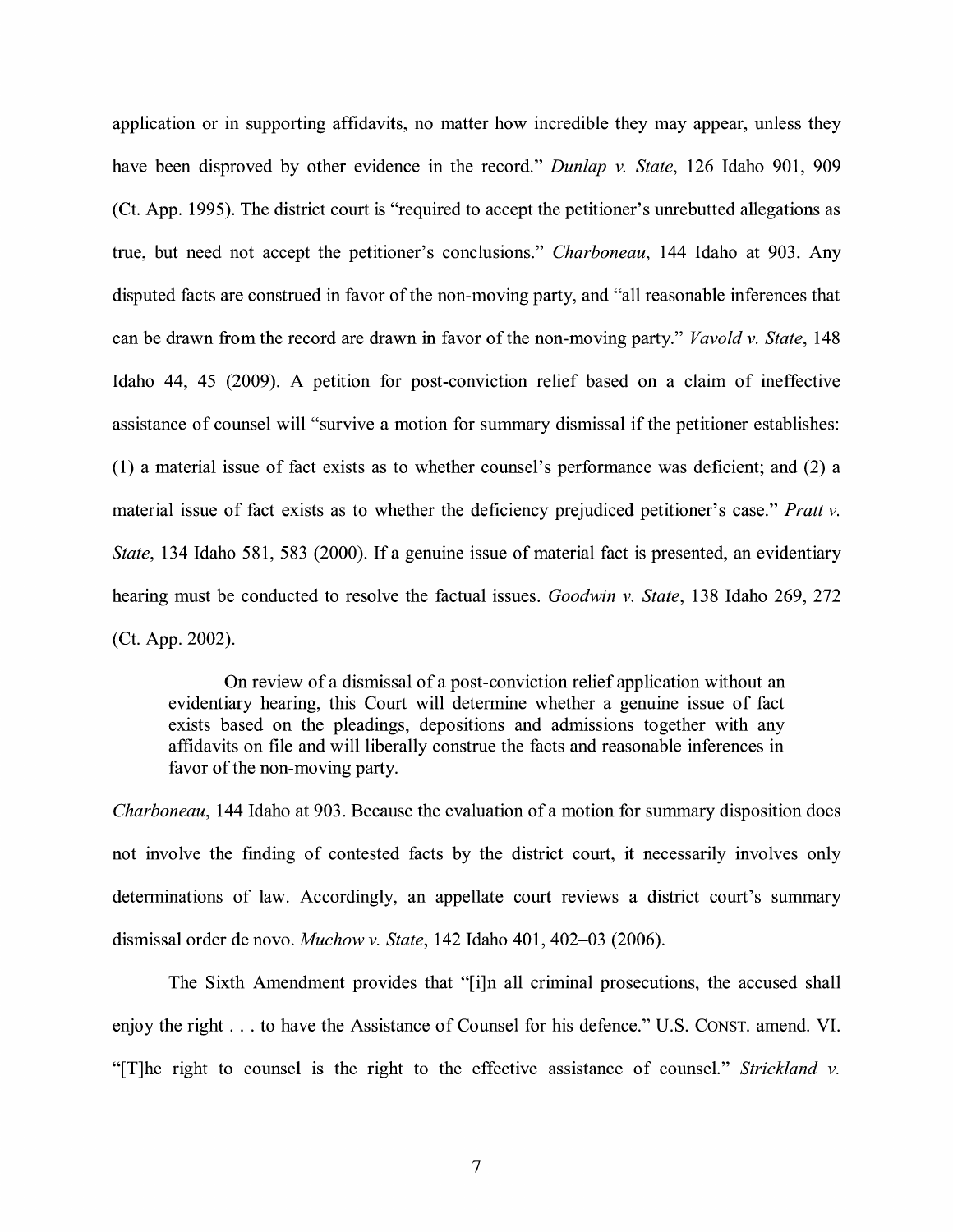*Washington,* 466 U.S. 668, 686 (1984) (quoting *McMann v. Richardson,* 397 U.S. 759, 771 n.14 (1970)). To succeed on an ineffective assistance of counsel claim, the petitioner must generally show that (1) his attorney's performance did not meet "an objective standard of reasonableness," and (2) his attorney's deficient performance prejudiced him. *Id.* at 687-88. "When a claimant alleges ineffective assistance of counsel based on counsel's failure to file a motion, a "critical inquiry is whether the motion, if filed, should have been granted. . . . " *Wurdemann v. State*, 161 Idaho 713, 717 (2017) (alteration in original) (quoting *Dunlap,* 155 Idaho at 385). If the Court determines "the motion, had it been filed, should have been granted, the petitioner is still required to overcome the presumption that the decision not to file the motion 'was within the wide range of permissible discretion and trial strategy." *Id.* at 718 (emphasis omitted) (quoting *Estrada* v. *State,* 143 Idaho 558, 561 (2006)).

Lastly, the Court uses a four-part test for discretionary decisions. *Lunneborg v. My Fun Life,* 163 Idaho 856, 863 (2018). The Court considers "[w]hether the trial court: (1) correctly perceived the issue as one of discretion; (2) acted within the outer boundaries of its discretion; (3) acted consistently with the legal standards applicable to the specific choices available to it; and (4) reached its decision by the exercise of reason." *Id.* 

# C. The District Court Should Have Ruled On, And Granted, Ms. Pahvitse's Request For Counsel Before Dismissing Her Petition For Post-Conviction Relief

Ms. Pahvitse maintains that the district court erred by denying her request for counsel because the district court did not rule the motion before it decided the merits of her petition for post-conviction relief. She also argues that this error necessitates reversal because her petition alleged facts raising the possibility of a valid claim of ineffective assistance of counsel during the probation revocation proceedings. Lastly, she argues that the district court erred by ruling her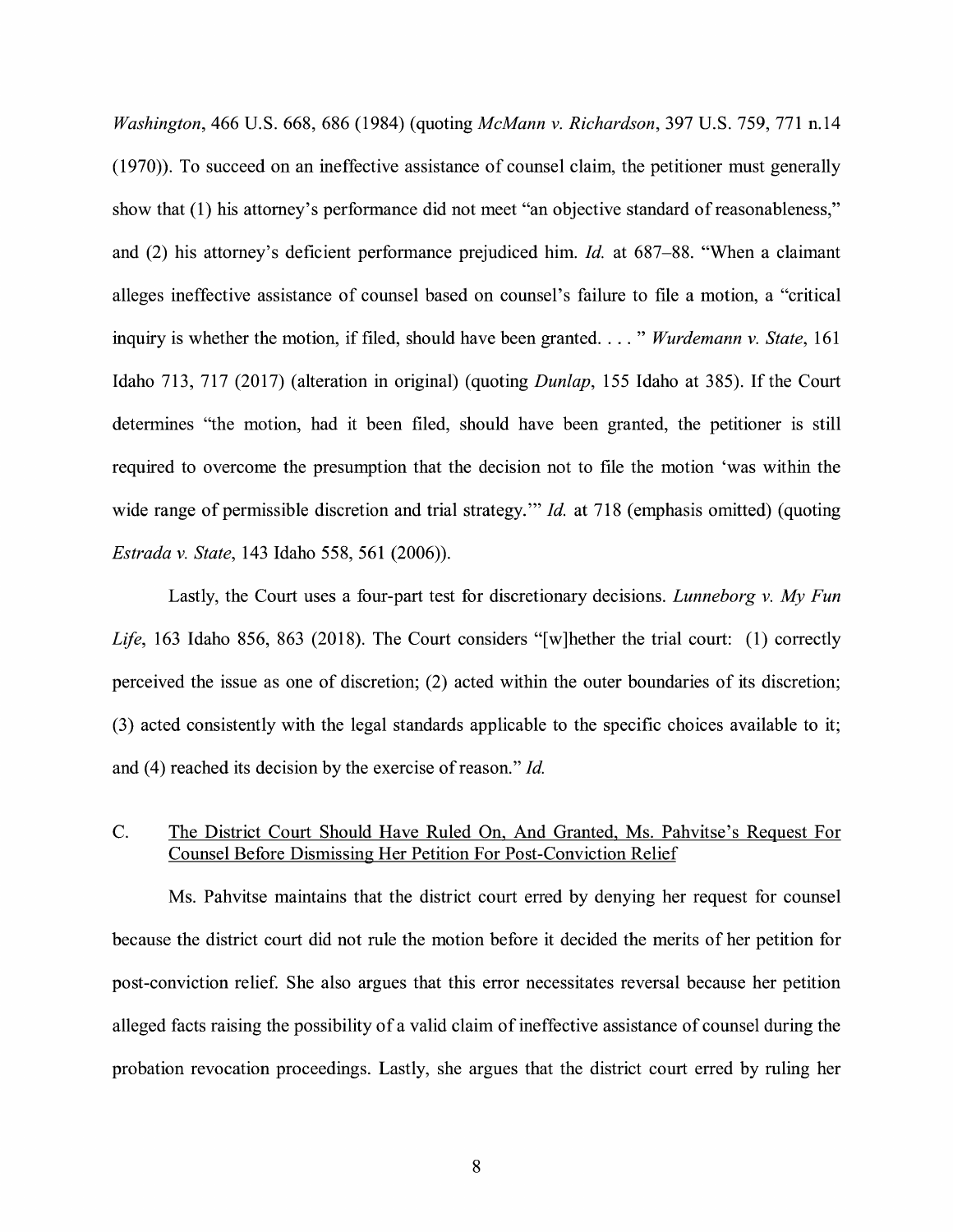petition was untimely because she filed her petition within the time limitations to raise claims challenging the probation revocation proceedings.

### *1. The district court abused its discretion by denying Ms. Pahvitse 's request for counsel and dismissing her petition for post-conviction relief at the same time*

It is well established that the district court may appoint counsel at public expense for a petitioner unable to pay for legal representation. LC. § 19-4904. The district court's decision to appoint counsel is discretionary. *Charboneau v. State,* 140 Idaho 789, 792 (2004). The district court must appoint counsel "if the petition qualifies financially and 'alleges facts to raise the possibility of a valid claim." *Judd v. State*, 148 Idaho 22, 24 (Ct. App. 2009) (quoting *Charboneau,* 140 Idaho at 793). Conversely, if the claims are frivolous, the district court may deny a request for counsel. *Id.* "If the court decides that the claims in the petition are frivolous, it should provide sufficient notice regarding the basis for its ruling to enable the petitioner to provide additional facts, if they exist, to demonstrate the existence of a non-frivolous claim." *Id.*  (citing *Swader v. State,* 143 Idaho 651, 653-54 (2007); *Charboneau,* 140 Idaho at 793).

Because the standard for the appointment of counsel is much lower than the standard to avoid summary dismissal, the district court must address the petitioner's request for counsel "before ruling on the substantive issues in the case and errs if it denies a petition on the merits before ruling on the applicant's request for counsel." *Id.* For example, in *Charboneau,* the Court held that the district court erred by summarily dismissing the defendant's petition for post-conviction relief before ruling on his motion for counsel. 140 Idaho at 792-94. There, the defendant filed a successive pro se petition for post-conviction relief and a motion for counsel. *Id.* at 791. The State moved for summary dismissal. *Id.* The district court granted the State's motion and dismissed the petition, but the district court never ruled on the defendant's motion for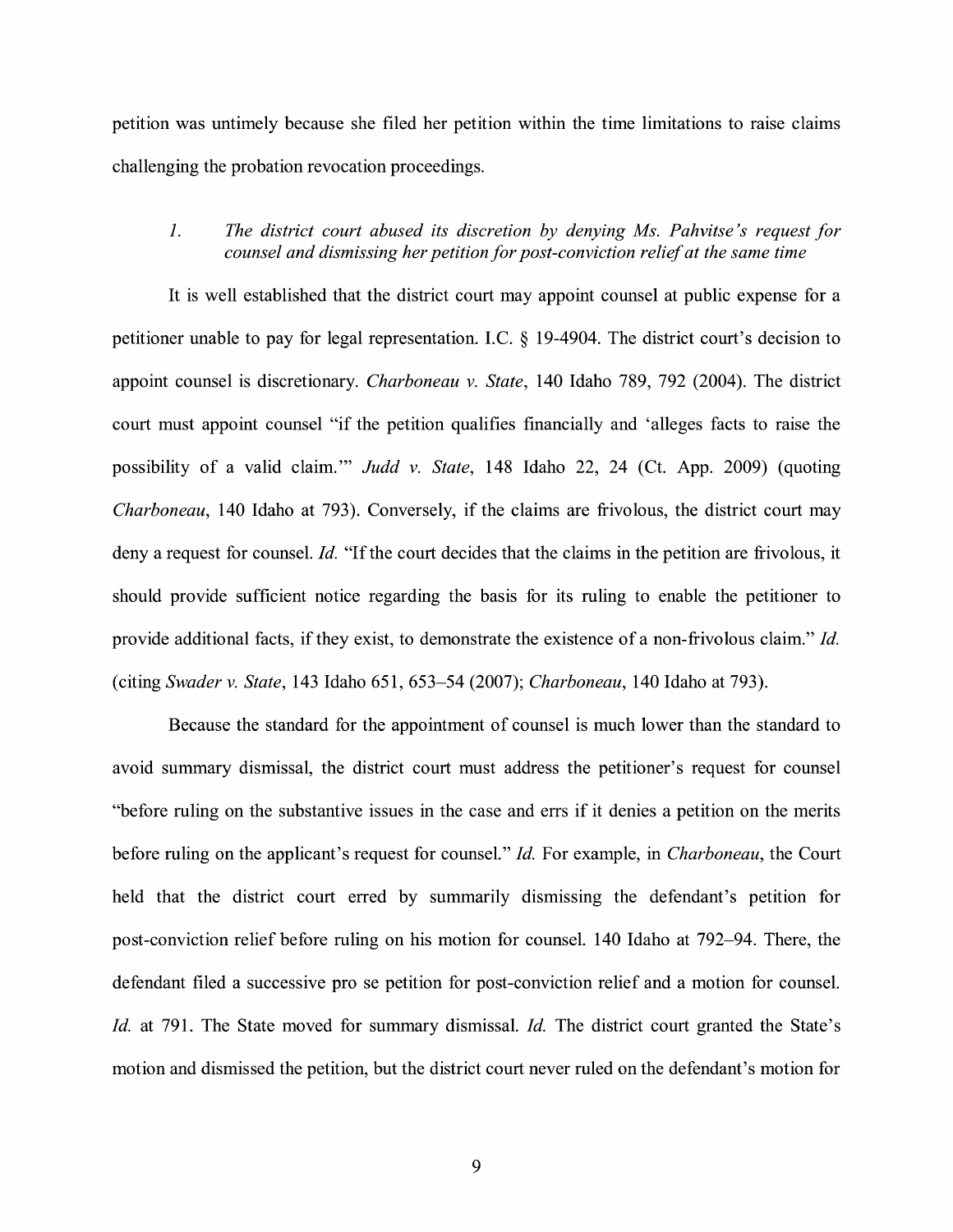counsel. *Id.* The Court reasoned that the district court must first rule on a motion for counsel so the defendant has the opportunity to amend his petition or file additional evidence in response:

It is essential that the petitioner be given adequate notice of the claimed defects so he has an opportunity to respond and to give the trial court an adequate basis for deciding the need for counsel based upon the merits of the claims. If the court decides that the claims in the petition are frivolous, the court should provide sufficient information regarding the basis for its ruling to enable the petitioner to supplement the request with the necessary additional facts, if they exist. Although the petitioner is not entitled to have counsel appointed in order to search the record for possible nonfrivolous claims, he should be provided with a meaningful opportunity to supplement the record and to renew his request for court-appointed counsel prior to the dismissal of his petition where, as here, he has alleged facts supporting some elements of a valid claim.

*Id.* at 793 (quoting *Brown v. State,* 135 Idaho 676, 679 (2001)). Because the district court did "not specifically address[ ] the appointment of counsel issue before dealing with the substantive issues of Charboneau's Petition, the district court abused its discretion." *Id.* at 793. Accordingly, the Court vacated the district court's order of summary dismissal and remanded the case for the district court to determine whether to appoint counsel to assist the defendant. *Id.* at 794. Along the same lines, in *Judd,* the Court of Appeals held that the district court erred by summarily dismissing a petition for post-conviction relief at the same time as its denial of a request for counsel. 148 Idaho at 24-25. In *Judd,* the defendant filed a pro se petition for post-conviction relief and a motion for counsel. *Id.* at 23. The district court notified the defendant of its intent to dismiss the petition as untimely.<sup>3</sup> *Id*. The defendant responded, but did not address the timeliness issue. *Id.* The defendant also filed another motion for counsel. *Id.* The district court denied the defendant's petition and, in the same order, denied the motion for counsel. *Id.* at 23-24. On

<sup>&</sup>lt;sup>3</sup> Prior to the district court's notice, the district court had dismissed the defendant's petition without notice of its intent to dismiss. *Judd,* 148 Idaho at 23. The defendant appealed, and the Court remanded the case for the district court to give proper notice. *Id.*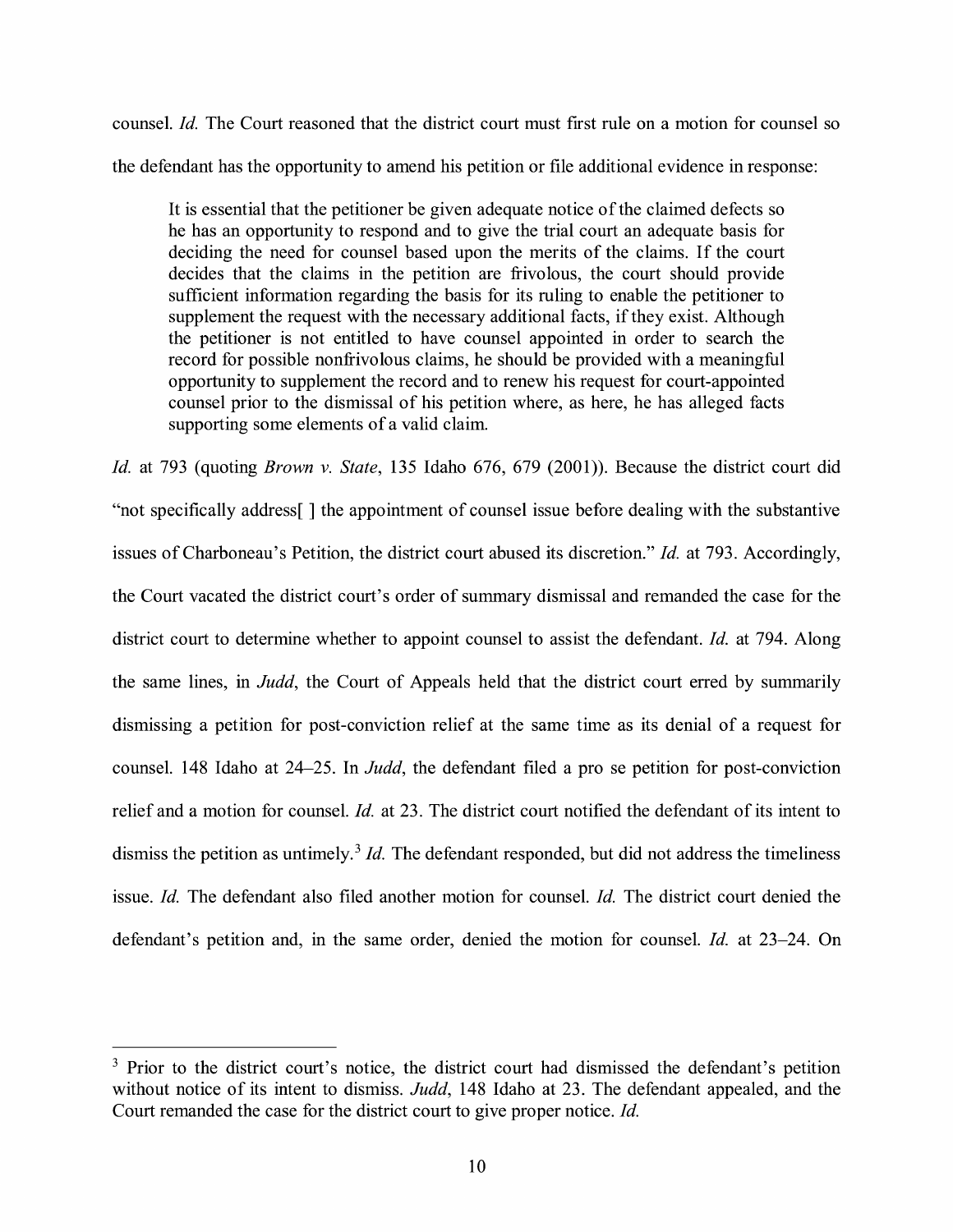appeal, the Court of Appeals held that "the district court committed error by failing to rule on his request for counsel before dismissing his petition." *Id.* at 24-25.

As in *Charboneau* and *Judd,* the district court here did not apply the correct legal standards and thus abused its discretion by failing to rule on Ms. Pahvitse's request for counsel before dismissing her petition. It was "essential" for Ms. Pahvitse to have notice of the defects in her petition so she could "supplement the request [ for counsel] with the necessary additional facts, if they exist." *Charboneau,* 140 Idaho at 793 (quoting *Brown,* 135 Idaho at 679). Ms. Pahvitse should have been "provided with a meaningful opportunity to supplement the record" and "renew" her request for counsel before the dismissal of her petition. *Id.* ( quoting *Brown,* 135 Idaho at 679). By ruling on her motion for counsel and dismissing her petition in the same order, the district court did not apply the correct legal standards. Therefore, Ms. Pahvitse asserts that the district court's denial of her motion for counsel was an abuse of discretion.

# *2. The district court's error in denying Ms. Pahvitse 's request for counsel requires reversal because she alleged facts raising the possibility of a valid claim*

Even though Ms. Pahvitse has shown error in the district court's denial of her request for counsel, the Idaho appellate courts will uphold "an order that simultaneously dismisses a postconviction action and denies a motion for appointed counsel" if two conditions are satisfied. *Judd,* 148 Idaho at 25. The petitioner must have "received notice of the fatal deficiencies of the petition and if, when the standard governing a motion for appointment of counsel is correctly applied, the request for counsel would properly be denied—that is, when the petitioner did not allege facts raising even the possibility of a valid claim." *Id.* ( citing *Workman v. State,* 144 Idaho 518, 529 (2007); *Swader,* 143 Idaho at 653-55; *Plant v. State,* 143 Idaho 758, 760-63 (Ct. App. 2006); *Newman v. State,* 140 Idaho 491, 493-94 (Ct. App. 2004)). Although Ms. Pahvitse does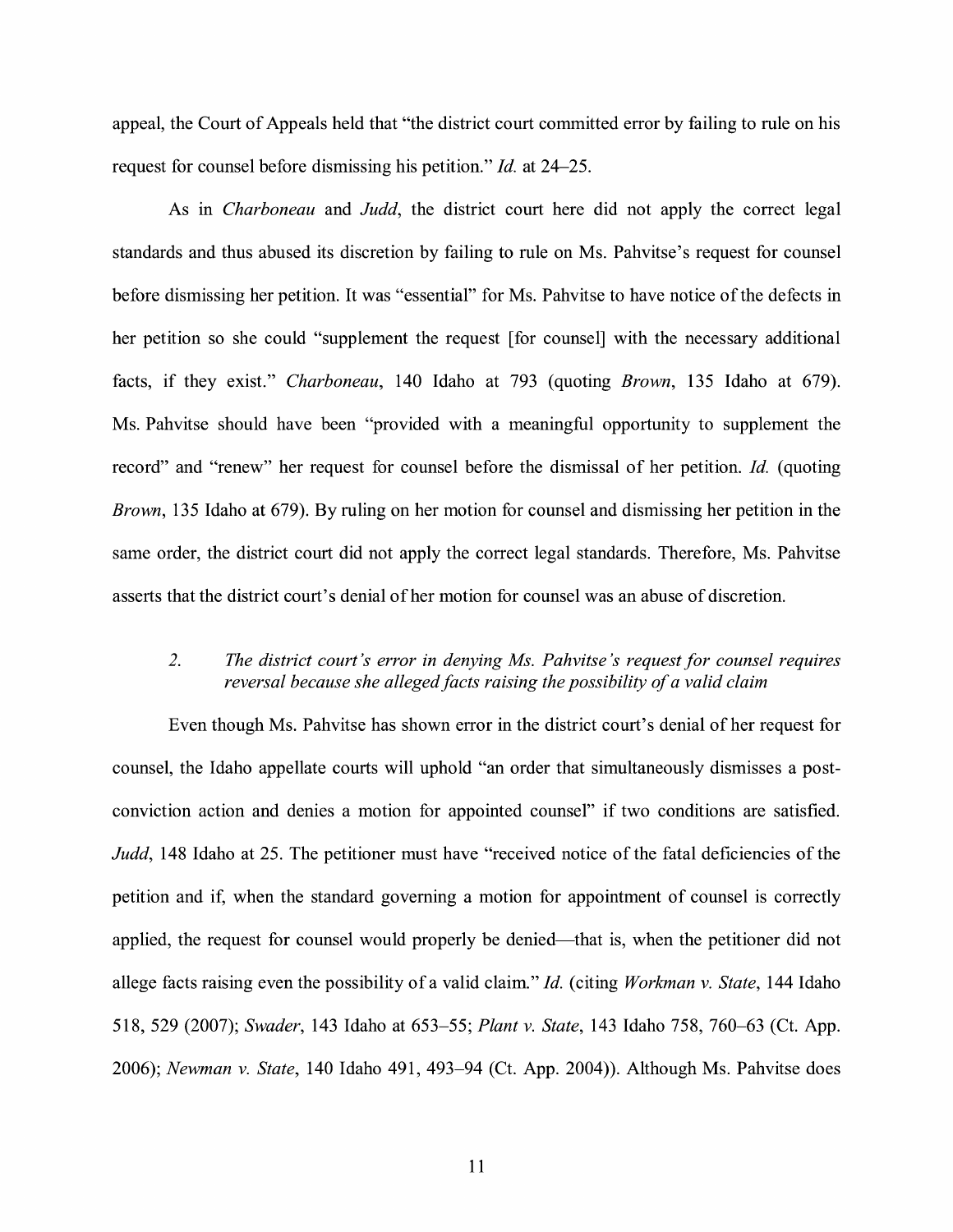not assert a lack of notice (because the State moved for summary dismissal), she nonetheless argues that the district court applied the incorrect standard to determine whether appointment of counsel was warranted. She further argues that, using the correct standard, the district court should have granted her request for counsel.

First, the district court did not apply the correct standard when denying Ms. Pahvitse's request for counsel in its order dismissing her petition. While the district court cited the "possibility of a valid claim" standard, (R., pp.84–86), the district court did not apply this standard. Instead, the district court referenced its analysis on the merits of Ms. Pahvitse's claims for summary dismissal purposes as the basis for its denial of her motion for counsel. (R., p.86 ("Based on the analysis to follow, the allegations do no justify the appointed of counsel.").) That analysis applied the much more stringent standards to survive summary dismissal. (R., pp.87– 94.) The district court considered whether Ms. Pahvitse's claims of ineffective assistance of counsel were timely, whether she presented admissible evidence, and whether she showed deficient performance and prejudice. (R., pp.94–102.) None of the district court's discussion used the "possibility of a valid claim" standard. (*See* R., pp.87–102.) This was in error. "[T]he standard that a post-conviction petition must meet in order to call for appointment of counsel is considerably lower than the standard to avoid summary dismissal." *Plant*, 143 Idaho at 761. The district court did not act consistently with the applicable legal standards by using the harsher standard on summary dismissal to determine whether Ms. Pahvitse should be appointed counsel. Therefore, the district court abused its discretion "by failing to apply the correct standard governing the request for appointed counsel." *Judd*, 148 Idaho at 25.

Second, if the correct standard is applied, Ms. Pahvitse established the possibility of a valid claim to warrant the appointment of counsel. When determining whether the petitioner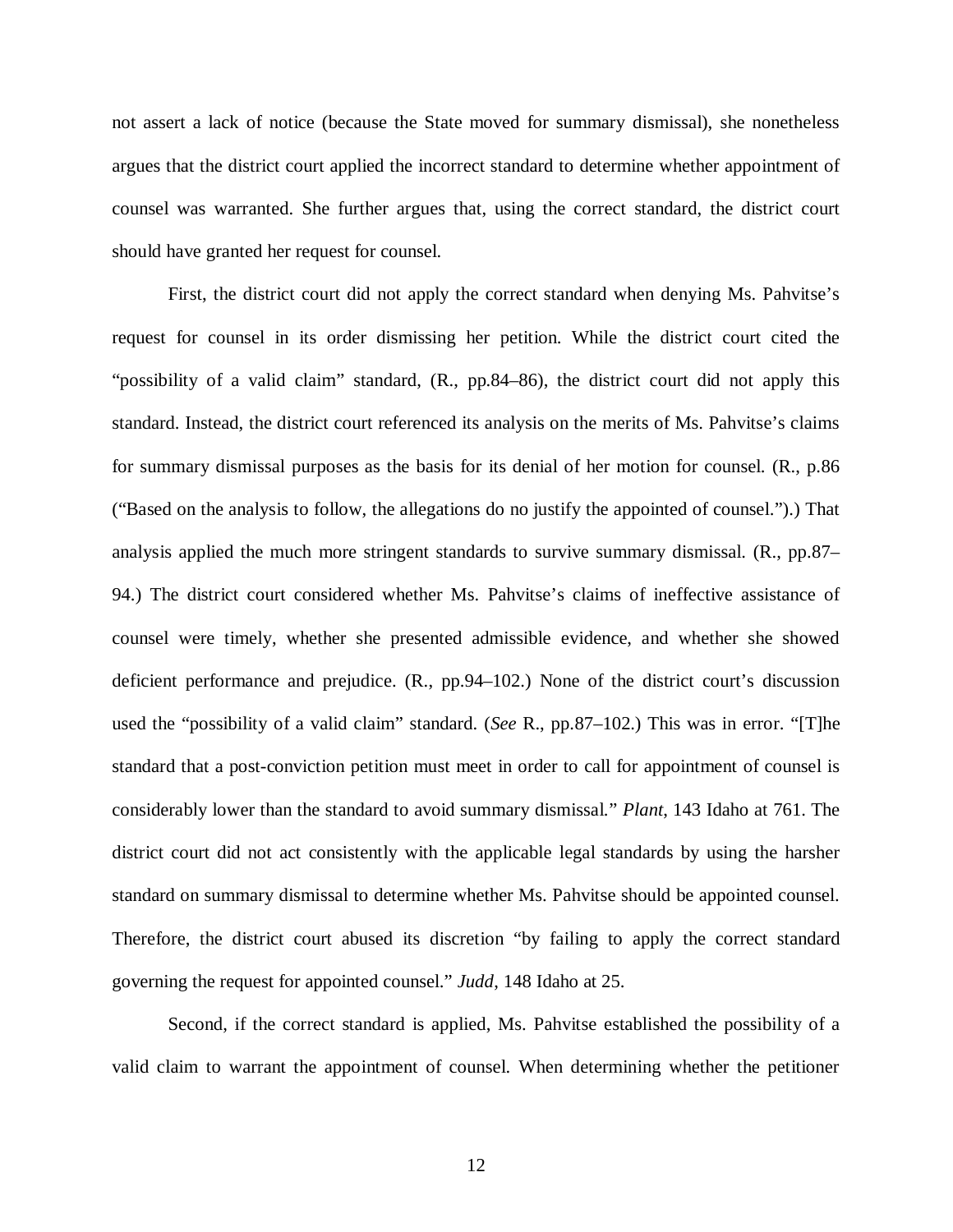raised the possibility of a valid claim, "every inference must run in the petitioner's favor where the petitioner is unrepresented at that time and cannot be expected to know how to properly allege the necessary facts." *Charboneau,* 140 Idaho at 794.

[T]he trial court should keep in mind that petitions and affidavits filed by a pro se petitioner will often be conclusory and incomplete. Although facts sufficient to state a claim may not be alleged because they do not exist, they also may not be alleged because the pro se petitioner simply does not know what are the essential elements of a claim.

*Id.* at 792 (quoting *Brown,* 135 Idaho at 679). Here, Ms. Pahvitse's allegations in her petition and affidavit were sparse, but she raised the possibility of valid claims of ineffective assistance of counsel during the probation revocation proceedings. Construing all inferences in her favor, Ms. Pahvitse alleged that her trial counsel was ineffective for failing to present an action plan, failing to call her probation officer to be present or testify, and failing to argue for other options (such as a secondary court or additional jail time) at the probation revocation hearing. (R., pp.6, 7, 10.) Ineffective assistance of counsel during probation revocation proceedings is a cognizable claim for post-conviction relief. *See, e.g., Knutsen v. State*, 144 Idaho 433, 442–44 (Ct. App. 2007) (failing to challenge alleged probation violations and failing to investigate and present evidence at revocation hearing); *Munster v. State,* 129 Idaho 65, 68 (Ct. App. 1996) (failure to object to condition of probation); *Fox v. State,* 125 Idaho 672, 675 (Ct. App. 1994) (failure to prepare adequately for probation violation hearing); *Lake v. State,* 126 Idaho 333, 335-36 (Ct. App. 1994) (failure to investigate and research probation violations). In light of Ms. Pahvitse's pro se status at the time of her filings, her petition and affidavit raised the possibility of valid claims of ineffective assistance of counsel during the probation revocation proceedings. The district court should have granted her motion for counsel to investigate and develop these claims.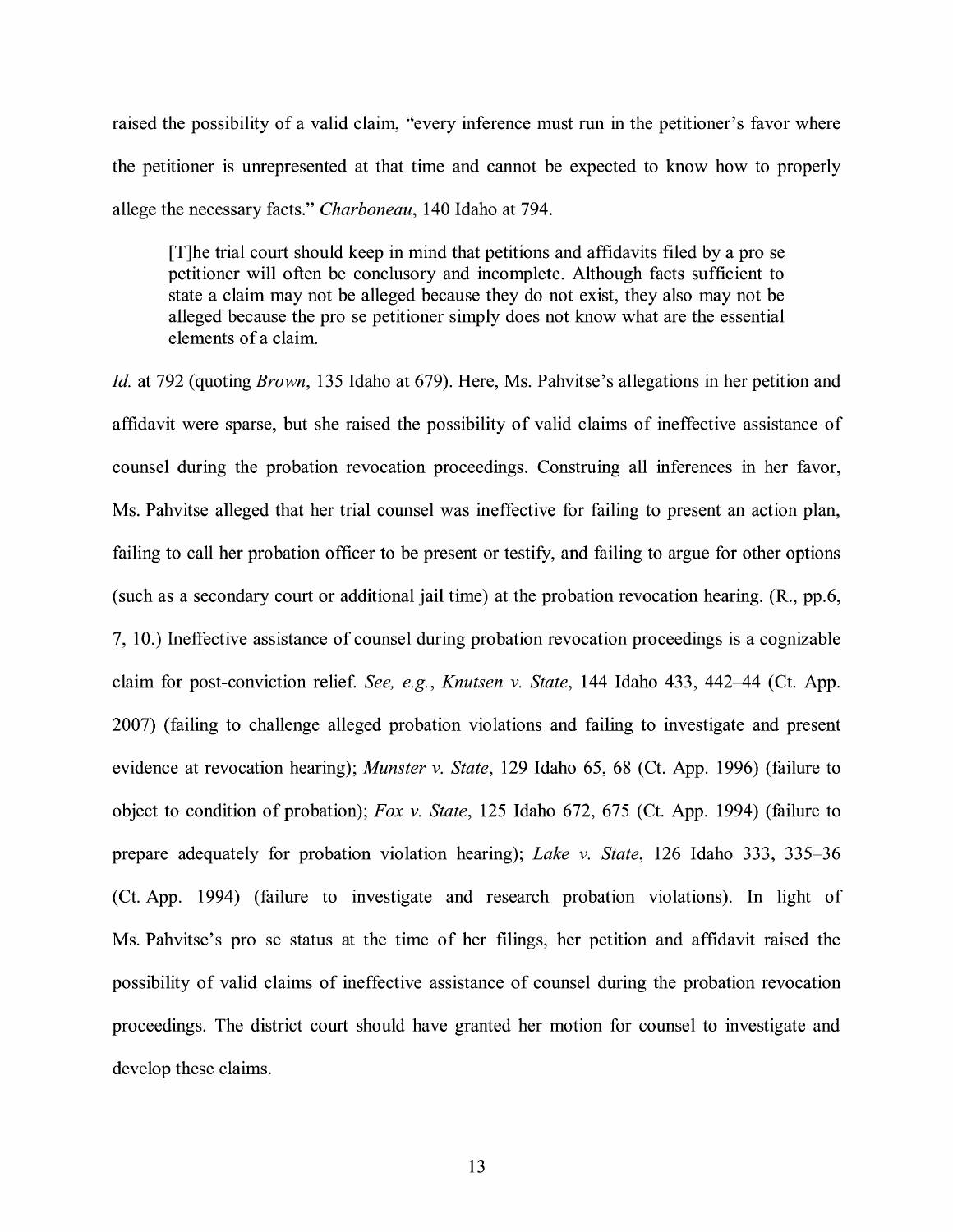#### *3. The district court erred by ruling Ms. Pahvitse 's petition was untimely*

Finally, Ms. Pahvitse maintains that the district court, and the State, incorrectly determined that Ms. Pahvitse's petition was not filed within the time limitations set forth in I.C. § 19-4902. *(See* R., pp.35-36, 94-98.) This statute provides:

A proceeding is commenced by filing an application verified by the applicant with the clerk of the district court in which the conviction took place. An application may be filed at any time within one  $(1)$  year from the expiration of the time for appeal or from the determination of an appeal or from the determination of a proceeding following an appeal, whichever is later.

I.C. § 19-4902(a). Here, Ms. Pahvitse filed her petition within one year from the determination of her appeal of the district court's order revoking probation. On June 5, 2018, the Idaho Court of Appeals issued an opinion affirming the district court's order revoking Ms. Pahvitse's probation. Unpublished Opinion, *State v. Pahvitse,* No. 45568. On June 15, 2018, the Court issued the remittitur. Remittitur, *State v. Pahvitse,* No. 45568-2017. Ms. Pahvitse filed her pro se petition on August 16, 2018, sixty-two days after the remittitur. (R., pp.5-9.) As such, Ms. Pahvitse's petition was filed within the year deadline from the determination of the appeal. Any ineffective assistance of counsel claims that pertained to the district court's revocation of Ms. Pahvitse's probation, such as the failure to present action plan and to argue other options, were timely.<sup>4</sup> See, *e.g., Gonzalez v. State,* 139 Idaho 384, 385-86 (Ct. App. 2003) (holding that the defendant's post-conviction petition, filed within one year of her appeal from the district court's order revoking her probation, was timely "only to challenge the probation revocation proceedings," but not the judgment of conviction or sentence). Therefore, the district court erred by ruling Ms. Pahvitse's petition was barred by the statute of limitations in I.C. § 19-4902.

<sup>&</sup>lt;sup>4</sup> To the extent that any of Ms. Pahvitse's ineffective assistance of counsel claims relate to her original sentencing (e.g., "I don't find my sentence appropriate in this matter,"  $(R., p.10)$ ), Ms. Pahvitse does not pursue those claims on appeal because they are untimely.